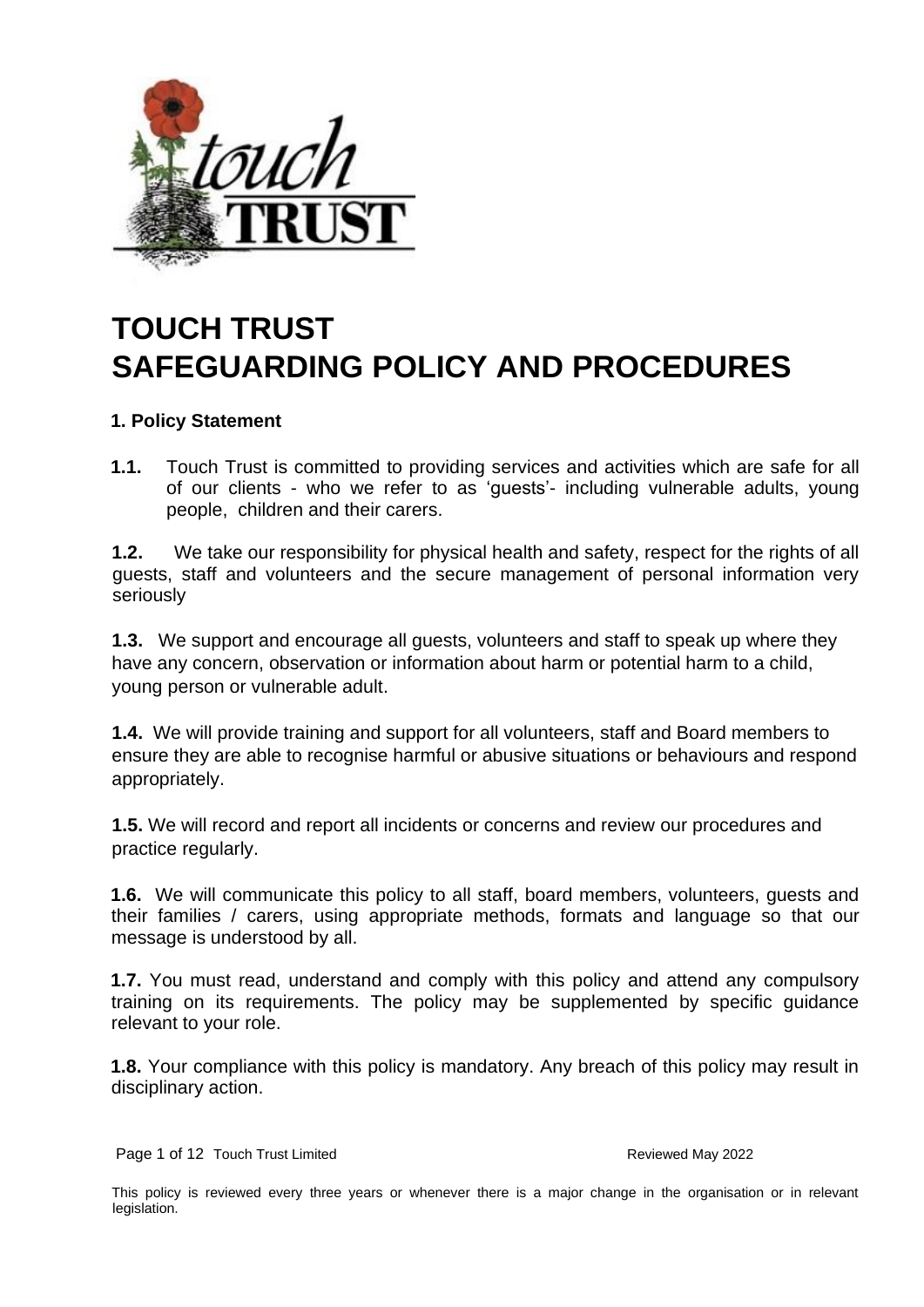#### **2. AIMS AND OBJECTIVES**

- **2.1.** The aims of this policy are:
	- to **PROTECT** children and vulnerable adults who are guests of Touch Trust
	- to **PREVENT** harm to vulnerable guest's health and well-being
	- to **ENSURE** that all staff, volunteers and Board members are aware of their responsibilities
	- to **WORK IN PARTNERSHIP** with other agencies and providers to promote a positive safeguarding culture.

**2.2.** The main objectives of this policy are:

- to ensure that guests and their carers are welcomed into an environment where services and activities are safe for all guests
- to provide all Touch Trust staff and volunteers with a clear structure and process for the safeguarding of the guests and their carers within which they too are protected in their work
- to encourage everyone involved in Touch Trust to understand that safeguarding is **EVERYBODY**'s business
- To provide training and opportunities for discussions about issues and concerns, policy and procedures to reflect, review and to continue to learn and improve in our safeguarding responsibilities.

#### **3. Health and Safety**

**3.1.** The Touch Trust has clear policies and procedures to maintain a healthy and safe environment for all guests, carers, staff and volunteers. These include:

Safer recruitment – including the requirement for DBS checks, references and relevant qualifications

Lone working policy

Risk assessments for all activities and equipment

Building safety and security – including:

signing in an out for all users:

secure storage of records and personal information;

use of social media and taking photographs;

fire safety – including regular fire drills;

regular testing and maintenance of all heating and electrical systems including water temperature checks, boiler service etc;

cleaning;

kitchen and food hygiene;

#### Page 2 of 12 Touch Trust Limited

Reviewed May 2022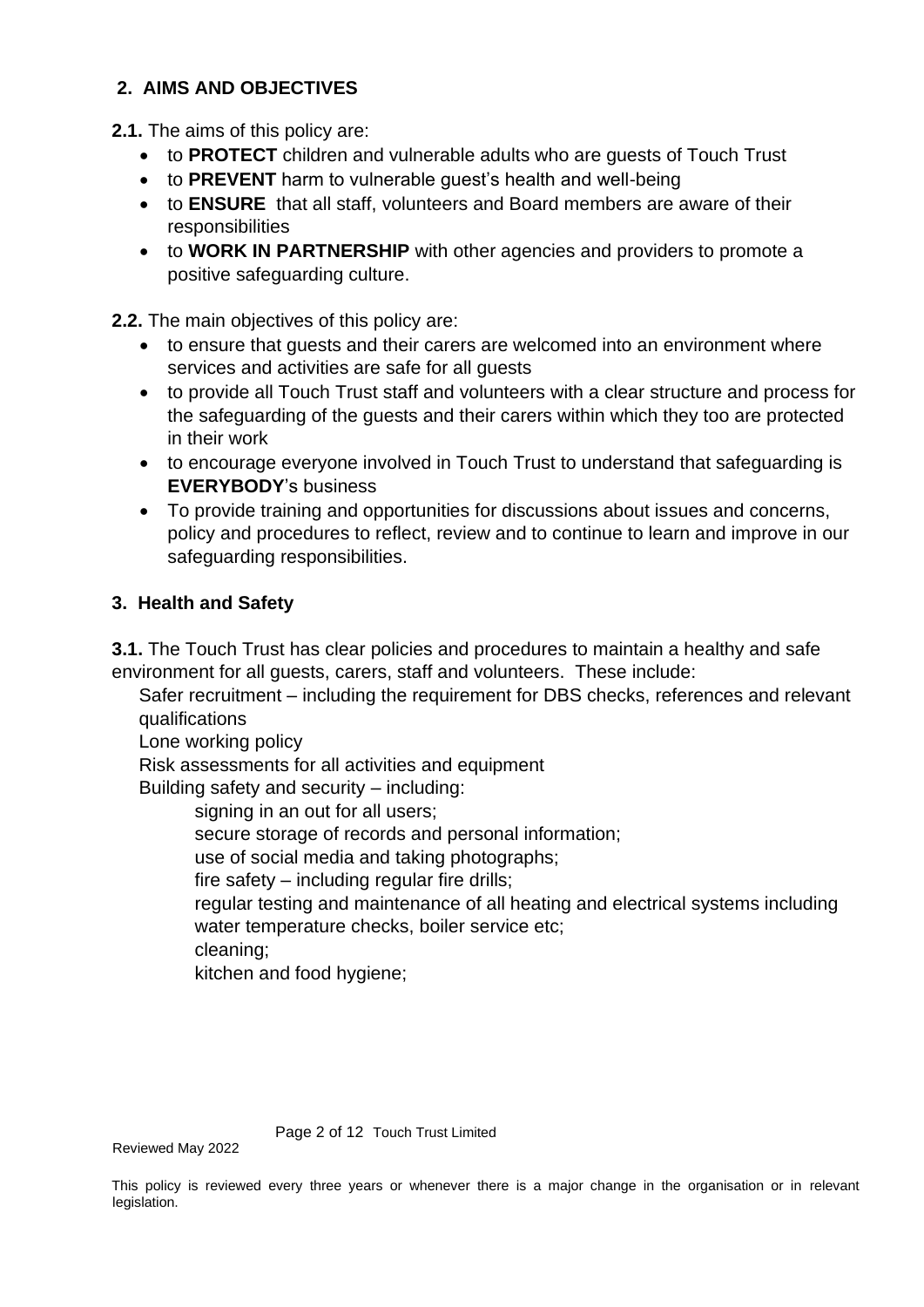**3.2**. These can be found in the staff handbook and will be covered at induction for all new members of the team.

**3.3**.The Board member and senior staff responsible for Health and safety are:

Alison Woodward Lead trustee for safeguarding, [Alison.woodward@wno.org.uk](mailto:Alison.woodward@wno.org.uk)

Hiroko Uenishi: Designated Safeguarding Person [hiroko.uenishi@touchtrust.co.uk](mailto:hiroko.uenishi@touchtrust.co.uk)

### **4 Protection from Abuse**

#### **4.1 Definitions**

**4.1.2 Abuse is:** A form of maltreatment of a child. Somebody may abuse or neglect a child by inflicting harm, or by failing to act to prevent harm. Children may be abused in a family or in an institutional or community setting by those known to them or, more rarely, by others. Abuse can take place wholly online, or technology may be used to facilitate offline abuse. Children may be abused by an adult or adults, or another child or children. (HM Gov, Working Together to Safeguard Children 2018). This definition is also applicable for vulnerable adults.

**4.1.3. A child:** is any person aged between 0 and 17 years old.

**4.1.4. A vulnerable adult** is a person over the age of 18 who is in need of community care or support to live independently, or who cannot live independently. This could be due to disability, age, illness, inability to take care of themselves, or because they cannot stop themselves from being harmed, abused or exploited. Adults may be temporarily vulnerable as a result of short term illness or loss of capacity or it may be a permanent situation.

**4.1.5. Staff** includes employees and volunteers who work full or part time for Touch Trust.

**4.1.6. Trustees** are those who sit on the Board of Trustees of Touch Trust.

**4.2 Abuse** is often divided into categories – although it is important to be aware that maltreatment can be of more than one kind and harm can be caused in multiple ways. The category is less important than the harm caused to the child, young person or vulnerable adult. However it is important to understand and be able to recognise potential or actual abusive behaviour and to know how to respond**.** 

#### Page 3 of 12 Touch Trust Limited

Reviewed May 2022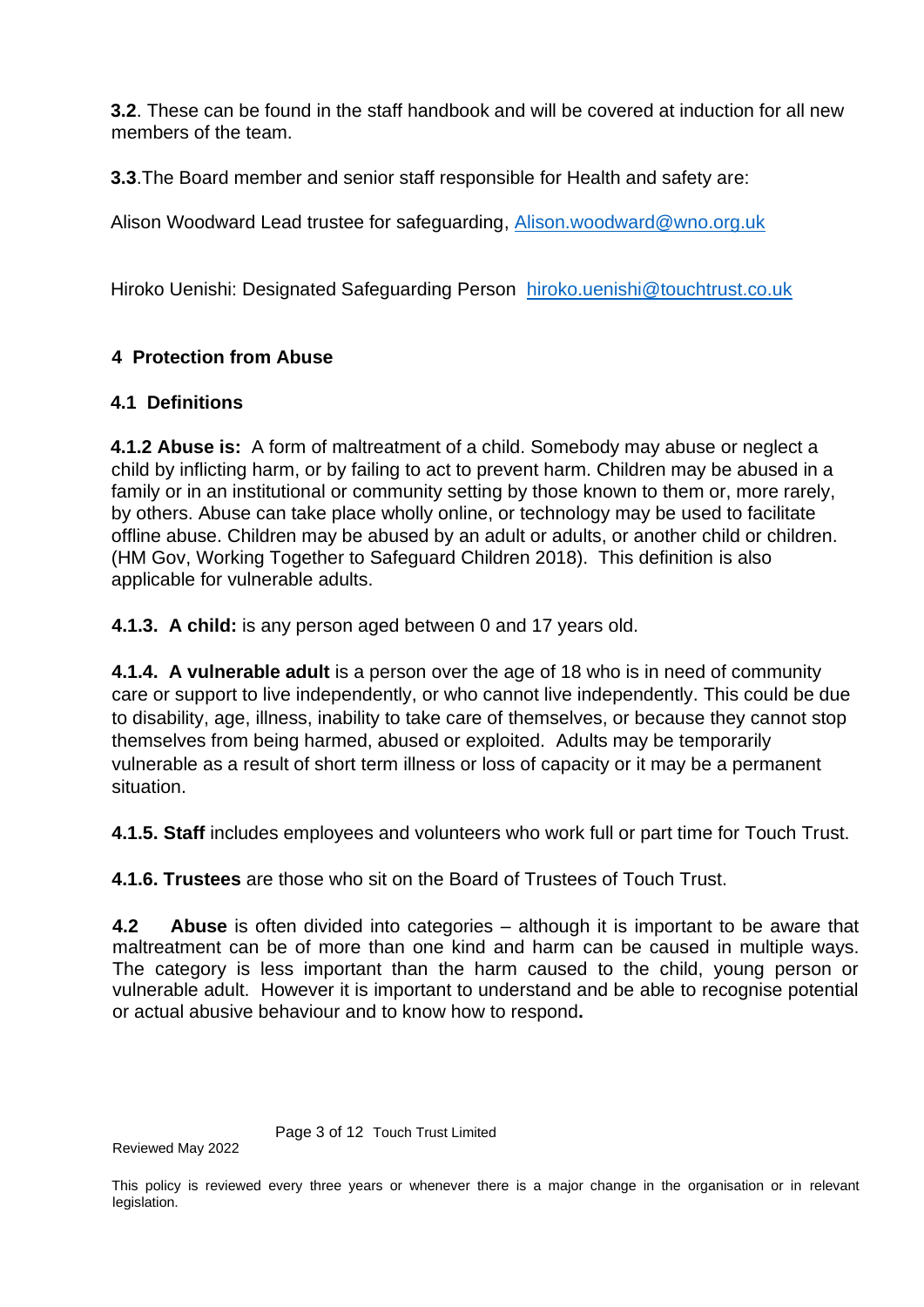### **4.2.1. Physical Abuse**

• May involve hitting, shaking, throwing, poisoning, burning or scalding, drowning or suffocating or otherwise causing physical harm to a child or adult.

# **4.2.2. Sexual Abuse**

- Forcing or enticing a child or adult to take part in sexual activities, whether or not they are aware of what is happening. This may involve:
	- physical contact, including penetrative or non-penetrative acts;
	- non-contact, such as involving a child or adult in looking at, or in the production of pornographic material or watching sexual activities; or
	- encouraging children or adults to behave in sexually inappropriate ways.

### **4.2.3**. **Emotional Abuse**

- The persistent emotional ill-treatment of a child or adult such as to cause severe and persistent adverse effects on their emotional and behavioural development.
- It may involve telling the child or adult that they are worthless or unloved, inadequate, or valued only in so far as they meet the needs of another person.

It may involve causing children or adults to feel frightened or in danger, for example by witnessing domestic abuse within the home, being bullied, or by exploitation or corruption

### **4.2.4. Neglect**

- Neglect is the persistent failure to meet a child or adult's basic physical and/or psychological needs, likely to result in the serious impairment of their health or development.
- It may involve a parent, family member or carer failing to provide adequate food, shelter and clothing, failing to protect a child or adult from physical harm or danger, or the failure to ensure access to appropriate care or treatment.
- It may also include neglect of, or unresponsiveness to, a child or adult's basic emotional needs.

# **4.2.5. Other forms of Abuse include:**

#### **Financial Abuse**

- Money or property stolen
- Being defrauded e.g. scams
- Being put under pressure to pay for things for someone else's benefit
- Someone else using their money as their own

Additional forms of abuse place include forced marriage, Female Genital Mutilation (FGM), modern slavery, and radicalisation.

#### **5. Perpetrators of Abuse:**

Page 4 of 12 Touch Trust Limited

Reviewed May 2022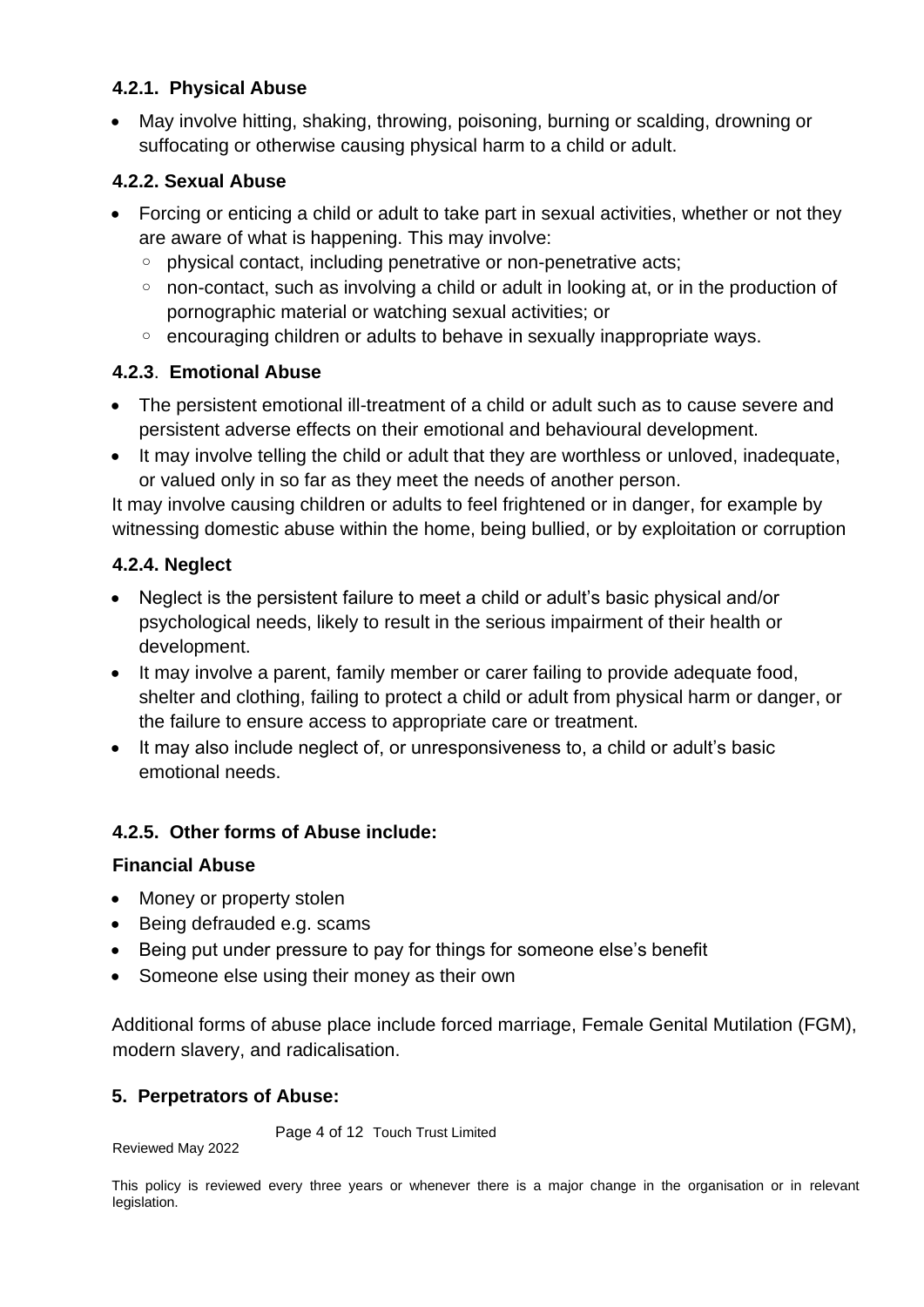**5.1**. Abusers are most often people known and trusted by the vulnerable child or adult that they harm or exploit. They may be family members, neighbours or carers – and they may also be other children or vulnerable adults themselves.

In the context of The Touch Trust we need to be aware that many of our guests do rely on trusted carers or family members for personal care, physical care and, often for financial and other decision making. This potentially makes them more vulnerable to abuse or exploitation by someone close to them.

In addition, guests with communication difficulties, learning disabilities or other additional needs may not always recognise that what is happening to them is not acceptable, may not be able to effectively communicate what is wrong and may not be able to protect themselves for example by leaving a harmful environment or situation.

Staff and volunteers should be sensitive to nonverbal indicators of abuse or distress such as changes in appearance, behaviour or mood – particularly if these are associated with, for example, changes in living situations, different care arrangements or new people in their lives.

**5.2.** A culture of Safeguarding requires everyone to be alert to possible incidences of abuse and harm. Government guidance makes it clear that Safeguarding is Everyone's Business and that it is better to check something out than to assume there is not a problem. In many cases harm is caused through inability to respond to complex needs and in stressful circumstances. Young people or vulnerable adults who are themselves behaving in abusive ways, may not be aware that their behaviour is unacceptable and appropriate intervention and support can be put in place where issues are brought to light. All concerns about harmful or potentially harmful behaviour – of any kind should be discussed with your supervisor and recorded so that patterns can be monitored and appropriate action taken.

#### **6. If you have a Concern**:

If you have any concern or reason to believe a child, young person or vulnerable adult is being mistreated you should discuss this in the first instance with your supervisor or the Designated Safeguarding Persons within the Touch Trust.

Our **Designated Safeguarding Person (DSP)** is Hiroko Uenishi, Programme and Project Manager. The Board Member responsible for Safeguarding is Alison Woodward (Please find their contact email address and phone number below).

If you have reason to believe someone is in immediate danger call the emergency services (999) before continuing with the procedure outlined in the following chart.

#### Page 5 of 12 Touch Trust Limited

Reviewed May 2022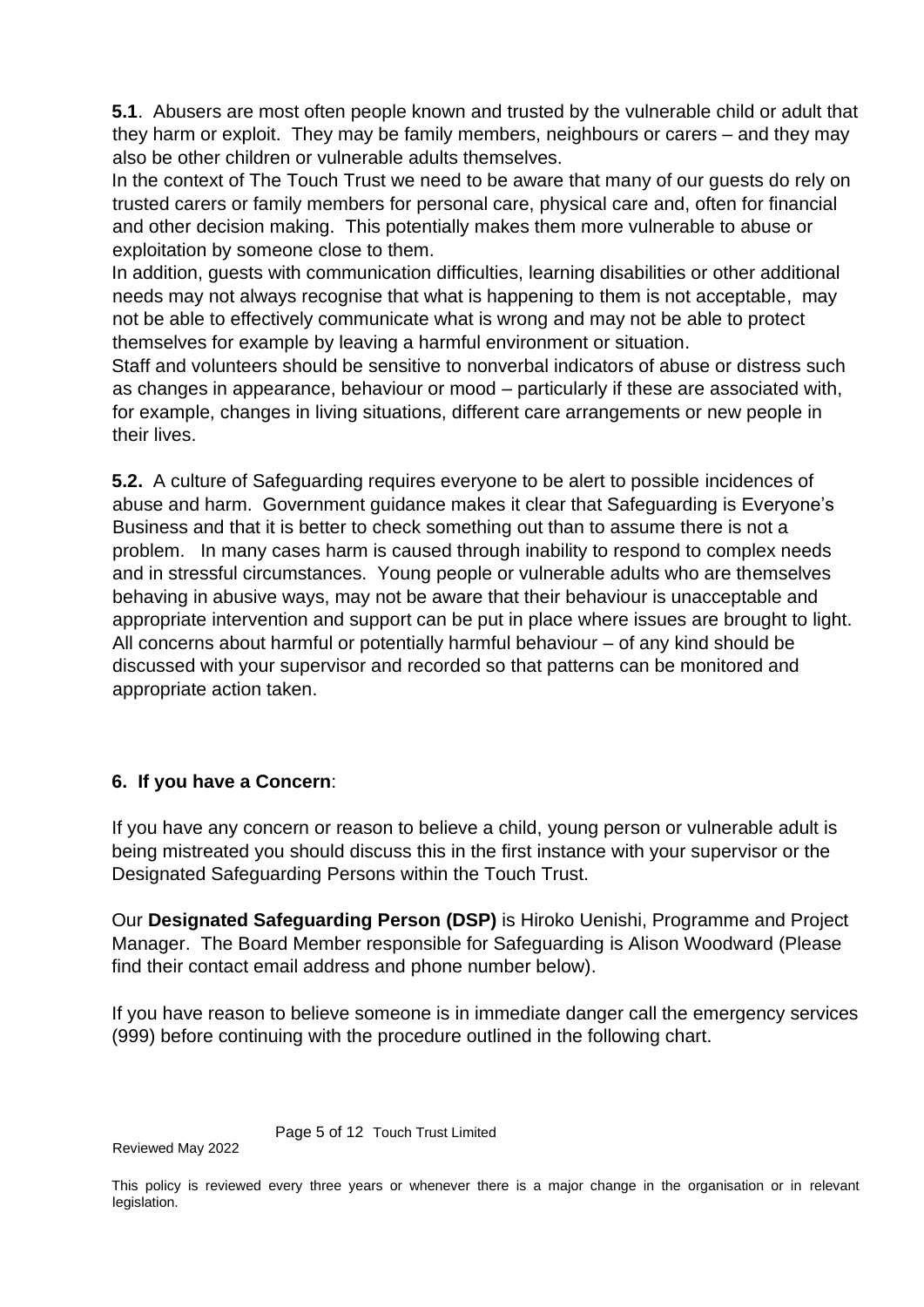| <b>Level of concern</b>                                                                                                                                    | <b>Action</b>                                                                                                                                                                                                                                                                                                                                                                                                                                                                                                 |
|------------------------------------------------------------------------------------------------------------------------------------------------------------|---------------------------------------------------------------------------------------------------------------------------------------------------------------------------------------------------------------------------------------------------------------------------------------------------------------------------------------------------------------------------------------------------------------------------------------------------------------------------------------------------------------|
| If an immediate<br>cause for concern<br>- an emergency<br>(imminent or<br>current risk of<br>serious harm)                                                 | Phone the emergency services- 999. Follow up by contacting<br>DSP if available.<br>In an out of hours situation or if DSP unavailable contact the<br>$\bullet$<br>Local Authority Emergency Duty Team -see numbers below.<br>Make a written record of actions you have taken including the<br>$\bullet$<br>times and names of people you have spoken to. Pass this on to<br>your supervisor or the DSP at the first available opportunity.                                                                    |
| If an urgent<br>concern (Needs to<br>be dealt with that<br>day)                                                                                            | Speak to your supervisor and DSP.<br>$\bullet$<br>DSP to phone appropriate Local Authority Safeguarding Team<br>and follow up with Referral Form to the Local Authority's Duty<br>Safeguarding Officer.<br>If DSP unavailable, contact a Lead Trustee for Safeguarding or<br>$\bullet$<br>or Health and Safety Officer Vivette Boon,<br>vivette.boon@touchtrust.co.uk. If no one is available, contact<br>NSPCC help line (see number below).                                                                 |
| If a non-urgent<br>concern (On-<br>going situation) or<br>any other<br>concern/doubts<br>If the concern is<br>about a Touch<br>Trust colleague -<br>or DSP | Discuss the situation with your supervisor to determine whether a<br>$\bullet$<br>referral needs to be made to DSPs and the Local Authority.<br>Record the concern and conversation.<br>Monitor via supervision.<br>$\bullet$<br>If concern persists or increases speak to DSP<br>$\bullet$<br>If you do not feel comfortable, speaking to your supervisor or the DSP<br>you may phone the NSPCC helpline for further advice at any time or<br>contact the relevant Local Authority Safeguarding team direct. |
| <b>Contact Numbers</b>                                                                                                                                     | DSP Hiroko Uenishi Mobile: 07955 402879<br>Hiroko.Uenishi@touchtrust.co.uk<br>Lead Trustee for Safeguarding Alison Woodward: 07783<br>769586 Alison.woodward@wno.org.uk<br>Vivette Boon, Health and Safety Officer<br>Contact Tel: 02920 635660<br>Cardiff Adults Safeguarding Team 029 2233 0888<br>Cardiff Children's Safeguarding Team 029 2053 6490<br>All urgent out of hours concerns telephone Cardiff EDT<br>029 2078 8570.<br>NSPCC help/advice line: 0808 800 5000.                                 |

Page 6 of 12 Touch Trust Limited

Reviewed May 2022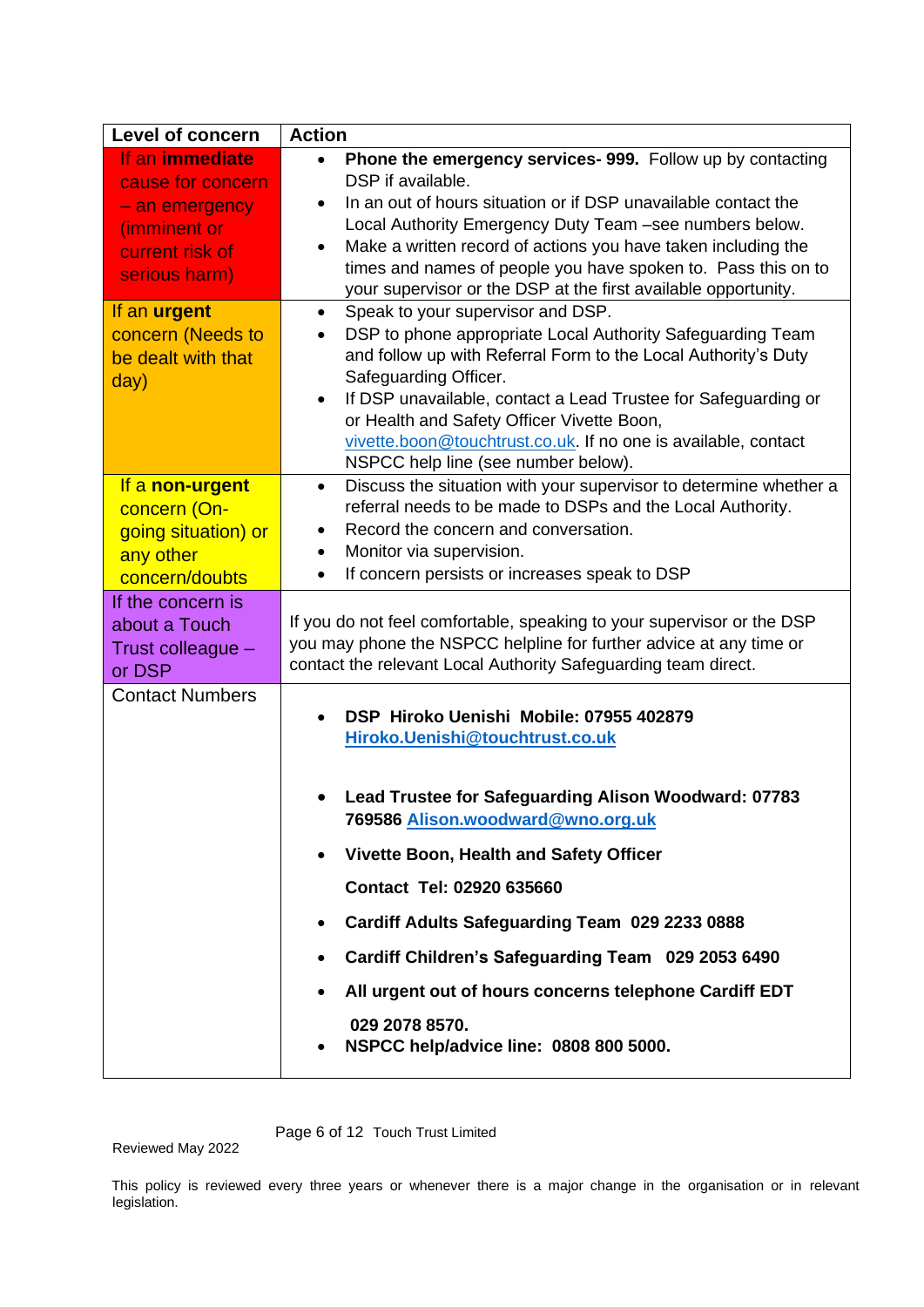# **Disclosures / Allegations**

If a child, young person or vulnerable adult tells or shows you directly that they are being abused or mistreated you should:

- reassure them that you are taking them seriously, they are right to tell you and you will try to help
- check whether they are in immediate danger of harm and take appropriate action if so.
- listen carefully to what they want to tell you and make notes if this is practical. If not practical at the time, make a written record as soon as possible afterwards
- let a colleague know and follow the procedures outlined above

You should not:

- promise that you can 'fix' the situation or that you can keep anything they tell you 'a secret'. Explain that you will need to tell others so that steps can be taken to keep them safe. Privacy and confidentiality should be respected where possible but if doing this leaves someone at risk of harm then their '**safety has to come first'**.
- question them about the abuse except to clarify what they are saying. Do not 'put words into anyone's mouth' or add your own interpretations. Record using their own words as far as possible.
- try to 'investigate' the issue yourself. Do not question carers or family members about what you have been told. This is because doing so may alert abusers and worsen the situation.
- dismiss or ignore any concerns. Always check out what you have been told or observed with a supervisor. Safeguarding is a shared responsibility and nobody should make decisions about potential abuse issues on their own.
- Dealing with child protection or adult safeguarding matters can be stressful. All staff are reminded to access support from Touch Trust line managers and to discuss and record any matters at supervision.

# **7 DSP RESPONSIBILITIES**

**7.1.** The DSPs have access to appropriate training to support them in their safeguarding roles.

**7.2.** Their roles include:

- responding to Safeguarding concerns raised by staff and volunteers
- referral and liaison with appropriate local and national agencies,
- contributing to appropriate policies within the organisation
- maintaining and monitoring confidential records of incidents or concerns
- promotion of safeguarding policy and culture within the organisation

Page 7 of 12 Touch Trust Limited

Reviewed May 2022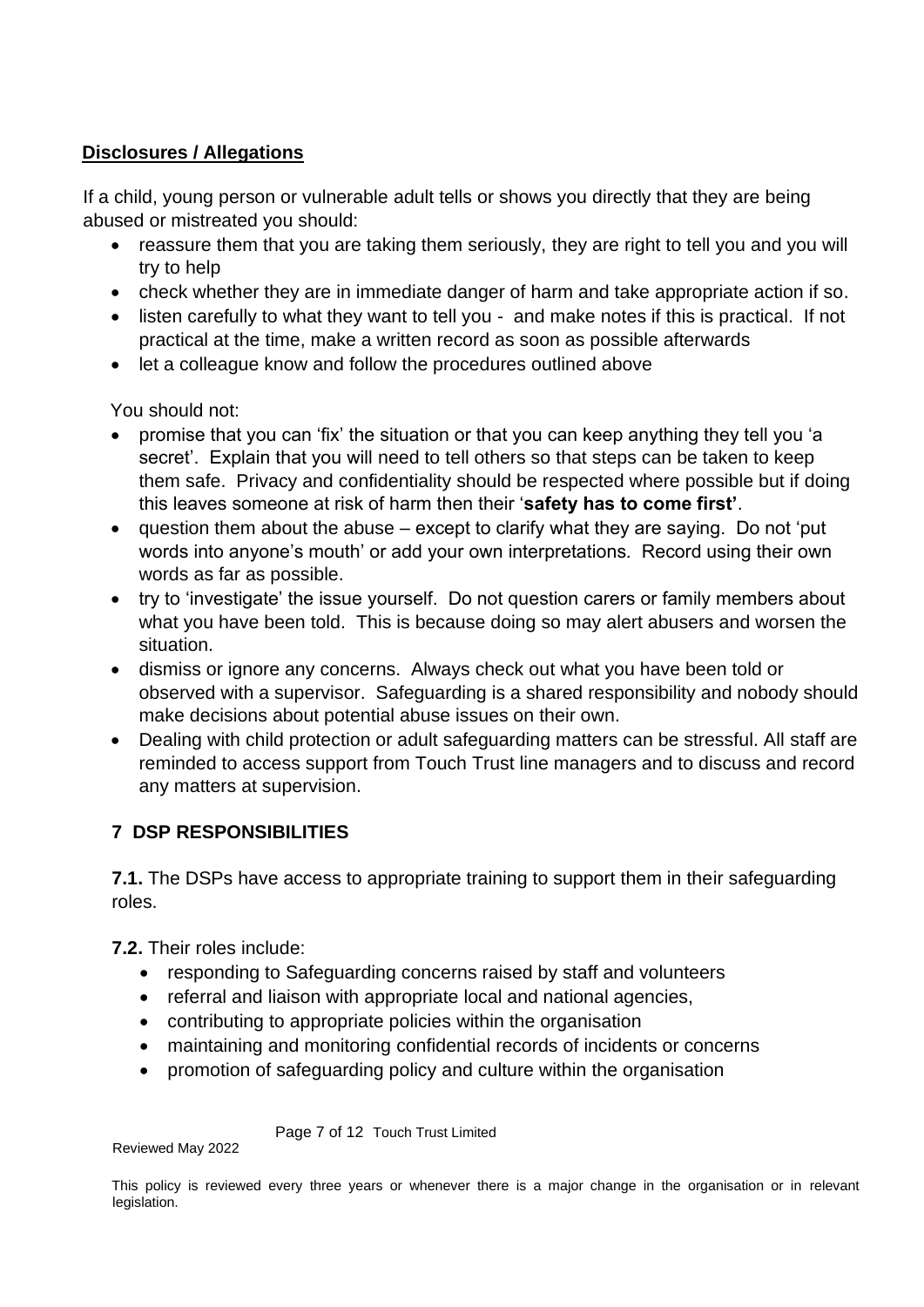**7.3.** Where there is risk of harm to our guests, volunteers of staff, it is the DSP's responsibility to:

- log all conversations regarding the issue
- sign and request signatures on reports and statements
	- o these will be kept in the safeguarding report form for 3 years or longer if the concern is an ongoing matter - within the password secured individual files.
- seek advice from expert sources
- share concerns and make referrals to external agencies such as Social Services, Police or NSPCC as appropriate to the circumstances.
- share concerns (with consent where required and appropriate) internally with the Chief Executive Officer / the Chair of the Board of Trustees
- to make referral to the Disclosure and Barring Service regarding staff or volunteers in regulated activity whose conduct is harmful to guests and service users.

**7.4**. The DSP's will also arrange access to relevant training. We will provide an induction programme for all new staff, volunteers and Board members to enable them to undertake their roles safely and confidently. Ongoing and refresher training as befits the personal and professional development of individuals and of our organisation will also be made available.

#### **8. Equality Considerations**

**8.1.** This policy and procedures promote inclusion irrespective of gender, race, sexual orientation, religion or belief, age, disability or any other protected characteristic. An Equality Impact Assessment has been completed for this policy.

**8.2.** All persons engaged in Touch Trust activities must be sensitive to cultural, racial, class and economic factors and take care not to impose their own view on either a child, a vulnerable adult, a parent or a carer.

**8.3.** In all Safeguarding situations there is a balance to be found between respect for family and cultural decisions and the protection of vulnerable people's rights. If you experience any conflict of interests in this respect it is appropriate to discuss this in supervision or with the DSP. Keep in mind that the protection of children and vulnerable adults from harm is the paramount consideration.

**9. Concerns about Practice:** Responding to allegations of abuse or inappropriate behaviour by a member of staff (Also refer to 'Whistle Blowing Procedure/ Making a Protected Disclosure' section in Employee Handbook )

**9.1.** It is difficult to accept that colleagues within the organisation may not always act in the best interests of the guests. However all staff need to be aware of the attitudes of other staff members within Touch Trust and other partner organisations. Members of staff need to be

Page 8 of 12 Touch Trust Limited

Reviewed May 2022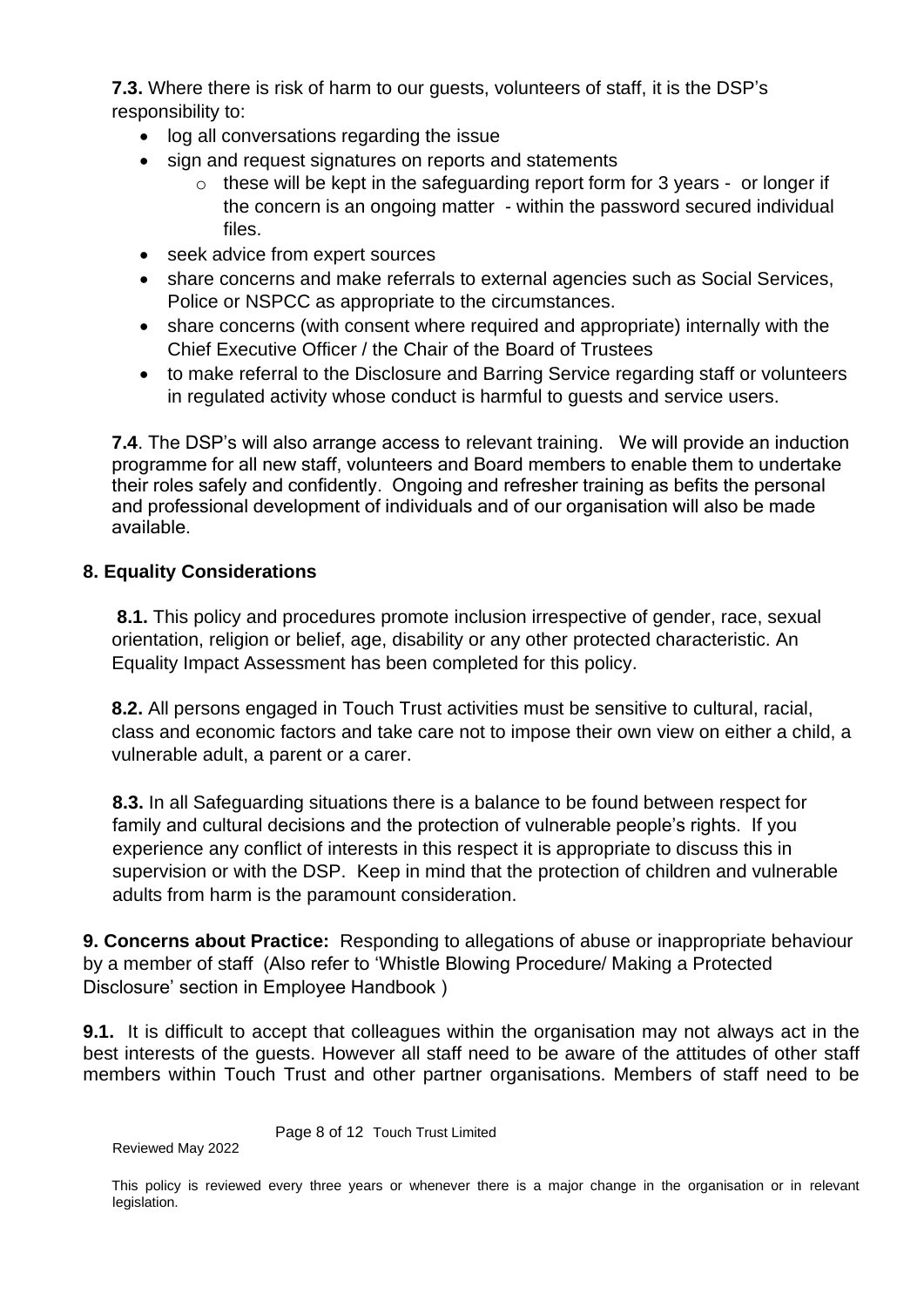alert to any incident or activity involving guests that may be inappropriate or which gives cause for concern.

**9.2.** Any concerns or suspicions about the behaviour of colleagues should be reported to your line manager or a member of Senior Management Team.

**9.2.1**. Inappropriate behaviour such as failure to maintain professional boundaries/behaviour, non compliance with procedures etc may be addressed by managers through supervision in the first instance. Repeated incidents may trigger the disciplinary policy and procedure.

**9.2.2**. In situations where there is a suggestion of seriously harmful behaviour or practice it t may be necessary to suspend the staff member or volunteer while an investigation is carried out.

**9.2.3**. There may be situations where suspicions and allegations relate to one of DSPs. In these cases the issue should be raised with the Chief Executive Officer or a member of the Board of Trustees. You will be able to get advice from NSPCC Whistle Blowing Advice Line on 08000280285.

**9.3. 'Whistle blowing'** is supported by the Public Interest Disclosure Act 1999, which offers a level of employment protection to employees who report concerns about poor and dangerous practises. The fear of making an allegation against a colleagues should not prevent anyone from expressing any concerns. Managers must treat such concerns in confidence and support any staff or volunteer who raises the concern and must manage the situation within the organisation in a respectful manner. Nobody who raises a genuine concern will be penalised in any way by the Touch Trust.

#### **10. Additional Policies and Procedures:**

**10.1. Recruitment of staff and volunteers:** staff recruitment procedures will reflect the priority given to safeguarding our guests at all times:

**10.1.1.** All candidates for employment with The Touch Trust will have to obtain an enhanced **DBS** check for both Adult and Children's workforce.

**10.1.2.** Applications must also be supported by appropriate **references** and completed **self declaration form**. References will be followed up with a telephone call to the referee from the recruiting manager to confirm the recommendation.

**10.1.3.** As a general rule The Touch Trust would not employ anyone who has committed offences of violence or any abuse towards children or adults. If an applicant for employment – or to volunteer - does declare any history of such behaviour a risk assessment should be carried out by the recruiting manager and signed off by the responsible Board Member. It may be reasonable, for example to take on someone who has learned from a violent or abusive incident in their past but this decision – and the risk assessment, would need to be fully recorded in their staff file.

If any applicant did not declare a relevant history of violent or abusive behaviour, in either their personal or professional life – and this subsequently came to light, the case would

Page 9 of 12 Touch Trust Limited

Reviewed May 2022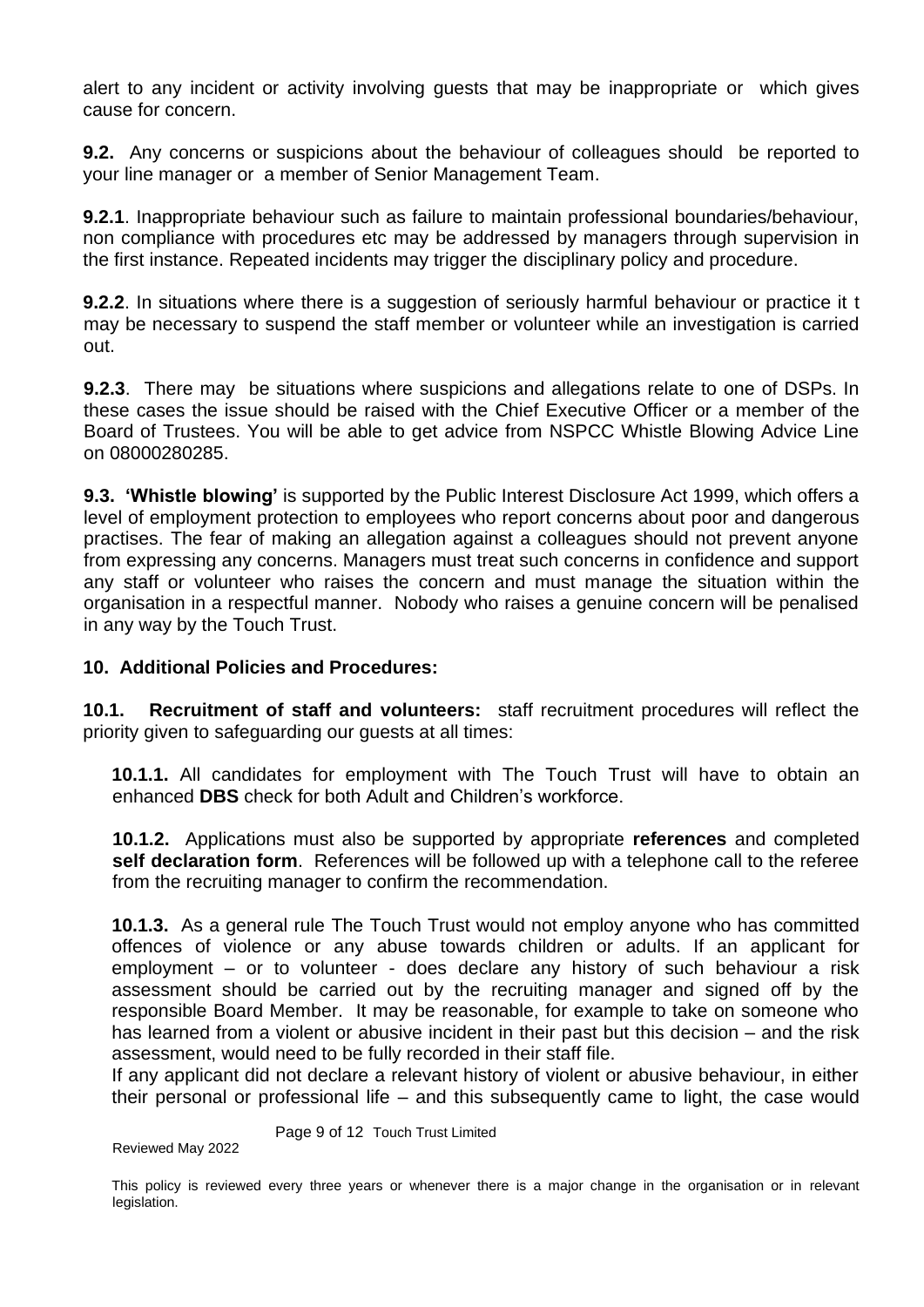need to be investigated thoroughly under the disciplinary policy. It is likely that such an individual would be dismissed as unsuitable on the grounds that they did not disclose the truth on their appointment.

#### **10.2. Online Safety**

From June 2020, our service will start to offer sessions online. It is important to recognise the possible signs of abuse and neglect also online. Our staff members are well placed to spot any emerging safeguarding concerns or signs of possible abuse and neglect (Please refer to the section 4 above).

It is also good to remember that due to COVID-19 and social distancing measures, children, young people and vulnerable adults are spending much more time at home and we know isolation can put some them at a greater risk of abuse and neglect.

Here is a selection of the useful web sites offering guidance for more information.

<https://www.nspcc.org.uk/keeping-children-safe/online-safety/> <https://www.ceop.police.uk/safety-centre/> <https://www.internetmatters.org/>

#### **10.3. Safety Matters /Points to Remember**

**10.3.1.** The welfare of the child or vulnerable adult guest is PARAMOUNT. All policies and procedures are designed to promote this. Remember:

- All staff must sign in and out every time they enter or leave the premises.
- An attendance register of guests and carers must be maintained for every session.
- Only people approved by Touch Trust may work unsupervised with children or vulnerable adults on what is defined as regulated activity. All such people MUST possess an Enhanced DBS certificate, although it is very unlikely that any Touch Trust employee will work alone or out of sight of others since carers are normally present. (please refer to Touch Trust Lone-working Policy)

**10.3.2.** If someone, who is not an employee (e.g. other guests' partner or volunteer), is asked to assist in special circumstances that person MUST be supervised by an approved employee and never be left alone with a child or vulnerable adult or left out of sight.

**10.3.3**. If volunteers are under the age of 18 themselves, the activities they take part should be risk assessed prior to their engagement by approved members of Touch Trust Staff.

**10.4.** Investigating and diagnosing abuse is NOT the responsibility of Touch Trust but it has a duty to pass on all concerns to relevant partners and authorities.

#### Page 10 of 12 Touch Trust Limited

Reviewed May 2022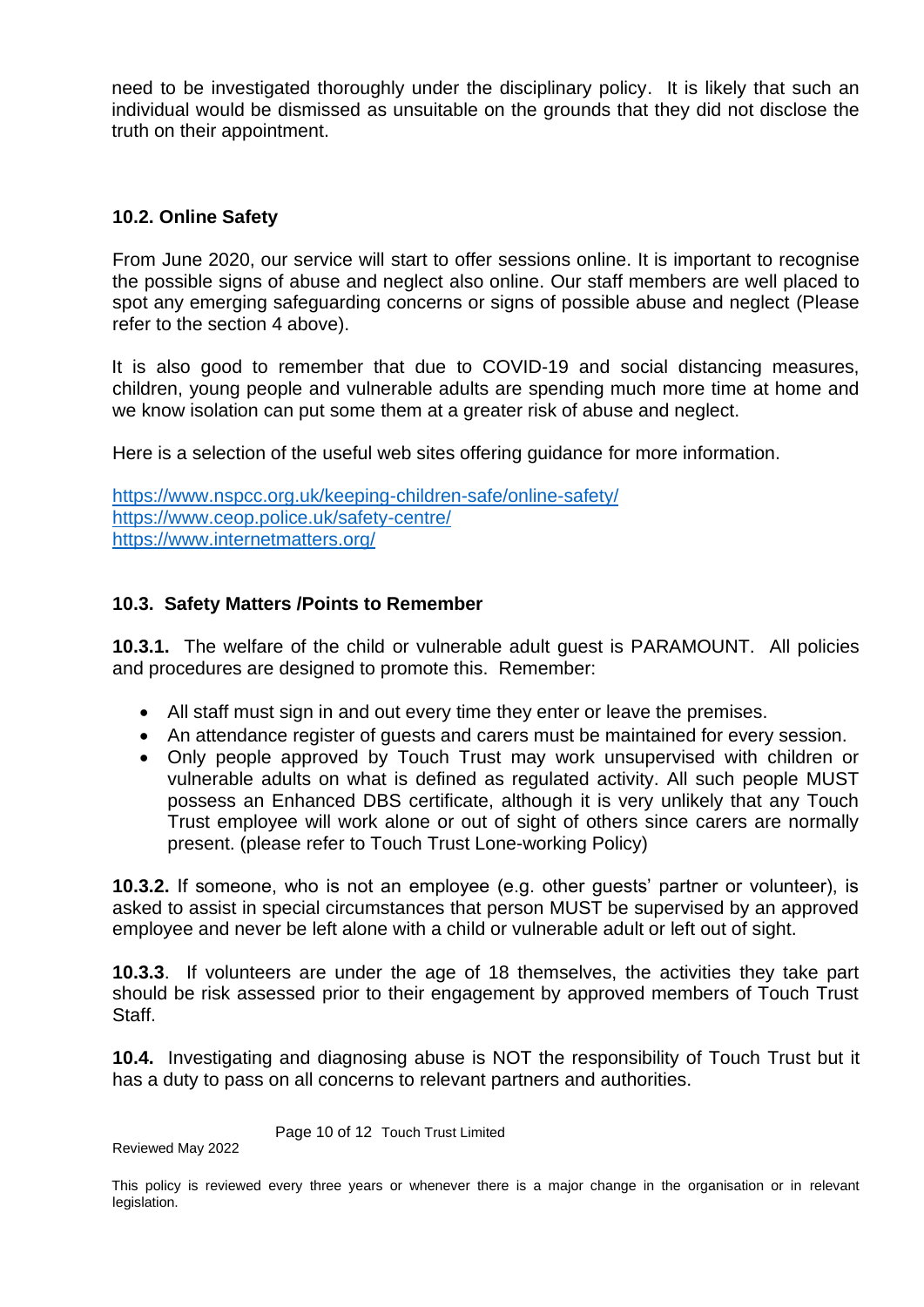### **11.1. Links to Legislation:**

**Social Services and Well-Being (Wales) Act 2014: -** informing our Care and Support of families, previously referred to as Child In Need

- **Children Act 1989:** informs our Child Protection System in Wales and remind us that welfare of the child is **PARAMOUNT**
- **Wales Safeguarding Procedures 2019**: The Wales Safeguarding Procedures are built on the statutory guidance of the Social Services and Well-Being (Wales) Act 2014, part 7 Safeguarding and specifically Working Together to Safeguard People volumes 1, 4, 5 and 6. The Procedures have been written to provide clear guidance and expectations for safeguarding both adults and children. They aim to help anyone who works with adults or children (whether through paid or unpaid work) to apply the legislation and statutory guidance of the Social Services and Well-Being (Wales) Act 2014t o their roles and duties by explaining what their responsibilities are and how to meet them. **That "Safeguarding is Everyone's Business"** is clearly stated within the Procedures which also clarify what is required of people in specific roles.
- **Data Protection Act 2018**:
	- It is worth noting that, where practitioners need to share special category personal information, they should be aware that the Data Protection Act 2018 includes '**safeguarding of children and individuals at risk**' as a condition that allows practitioners to share information without consent
	- Information can be shared legally without consent, if a practitioner is unable to, cannot be reasonably expected to gain consent from the individual, or if to gain consent could place a child or vulnerable person at risk.
	- Relevant personal information can be shared lawfully if it is to keep a child or individual at risk safe from neglect or physical, emotional or mental harm, or if it is protecting their physical, mental, or emotional well-being. ( Sourced from NSPCC training materials siting HM Government, Information Sharing – Advice for practitioners providing safeguarding services to children, young people, parents and carers, July 2018)
- **GDPR 2018**
- **Female Genital Mutilation Act 2003**
- **Modern Slavery Act 2015**

**11.2. Links to Touch Trust Policies:**

- **Touch Trust Health and Safety Policy**
- **Touch Trust Infection Control Policy**
- **Touch Trust Fire and Evacuation Policy**

Page 11 of 12 Touch Trust Limited

Reviewed May 2022